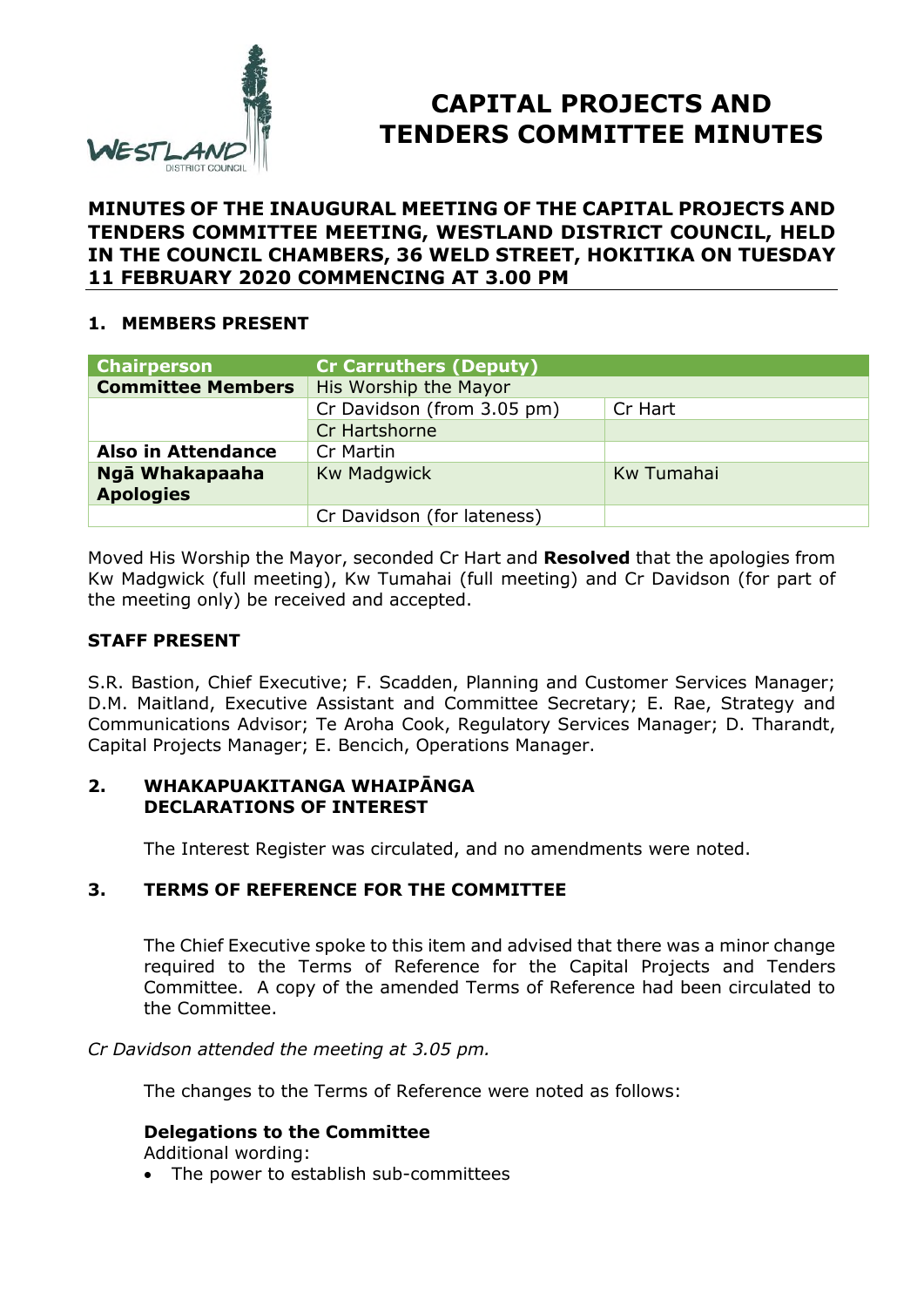The Capital Projects and Tenders Committee shall have delegated authority to:

Additional wording and deleted wording as per below:

- The approval of expenditure not contained within approved budgets (including emergency expenditure)
- The approval of significant expenditure not contained within approved budgets (excluding emergency expenditure or for Health & Safety issues)
- **Approval of expenditure**
- The approval of final policy
- Power to establish subcommittees

## **Membership**

Additional wording:

Ex-Officio - Mayor

Moved Cr Carruthers, seconded Cr Hartshorne and **Resolved** that the *Amended* Terms of Reference for the Capital Projects and Tenders Committee be adopted.

*The following item was then taken out of order to the agenda paper:*

#### **4. PENSIONER HOUSING – BATHROOM UPGRADES**

The Chief Executive introduced the CE of Destination Westland who advised that the purpose of the report to Council is to seek approval from the Committee for the immediate upgrade of one bathroom of the pensioner flats at 205 Revell Street, Hokitika, and to include the upgrade of three bathrooms in the Revell Street pensioner flats in the 2020-2021 Annual Plan.

The CE of Destination Westland advised that due to Council owning the pensioner housing stock, any capital upgrades is part of the Council funding; and accordingly any upgrades to pensioner flat bathrooms falls within this category. Urgency is required due to the requirement to have the bathroom at 205 Revell Street to a standard that is safe for the tenant.

The Committee sought clarification as there were two amounts included in the Report to the Committee. The amount sort was confirmed to be \$15,110.92 excluding GST.

Moved His Worship the Mayor, seconded Cr Hart and **Resolved** that Council approve \$15,110.92 to upgrade one bathroom immediately; and include \$40,214.62 for the upgrade of three bathrooms in the 2020-2021 Annual Plan. All amounts quoted are GST exclusive.

## **5. INTRODUCTION TOPICS**

## **Current Large Projects**

The Capital Projects Manager then went through a presentation outlining the current large projects for the Committee as follows:

• 231 capital projects over the next 13 years.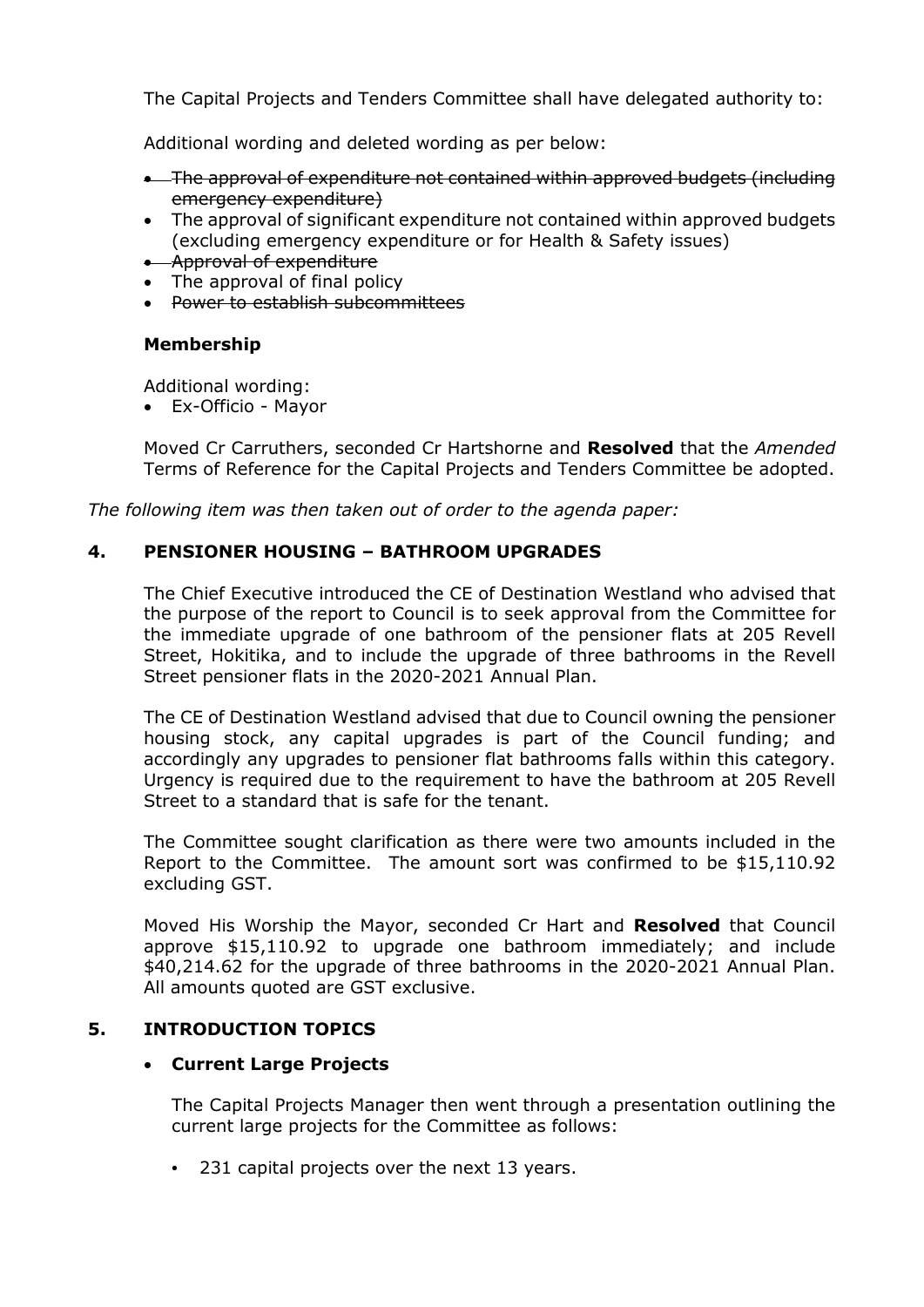- 74 capital projects ongoing this year having a value of \$9.2 million. These include upgrades, large maintenance activities and building/acquiring of new assets; including:
	- Three waters (water supply, waste water and storm water)
	- Solid Waste
	- Transportation
	- Leisure Services and Facilities
	- Planning and Regulatory
	- Community Services
	- Leadership
	- Resilience

# **Future Projects Update**

The Capital Projects Manager then went through a presentation outlining the following future projects, not part of the Long Term Plan:

- Water Supply
- Wastewater
- Stormwater and Transportation
- Solid Waste
- Leadership
- Planning and Regulatory
- Leisure Services and Facilities.

# **Transportation Update**

The CE noted that there will be a capital programme for bridges in Westland District, noting that there are 280 bridges

## **Parks and Reserves Contract**

The CE advised that the Parks and Reserves Contract is due for re-tender in June 2020.

## **External Funding Projects**

The Operations Manager advised that there are currently the following externally funded projects underway:

- Kumara Toilets
- Ross Toilets
- Whataroa Toilets
- Sunset Point
- Waterfront Development Project
- Carnegie Building
- DWC Westland Sports Hub

## **Unbudgeted Projects for Approval**

• This item had already been covered in the meeting.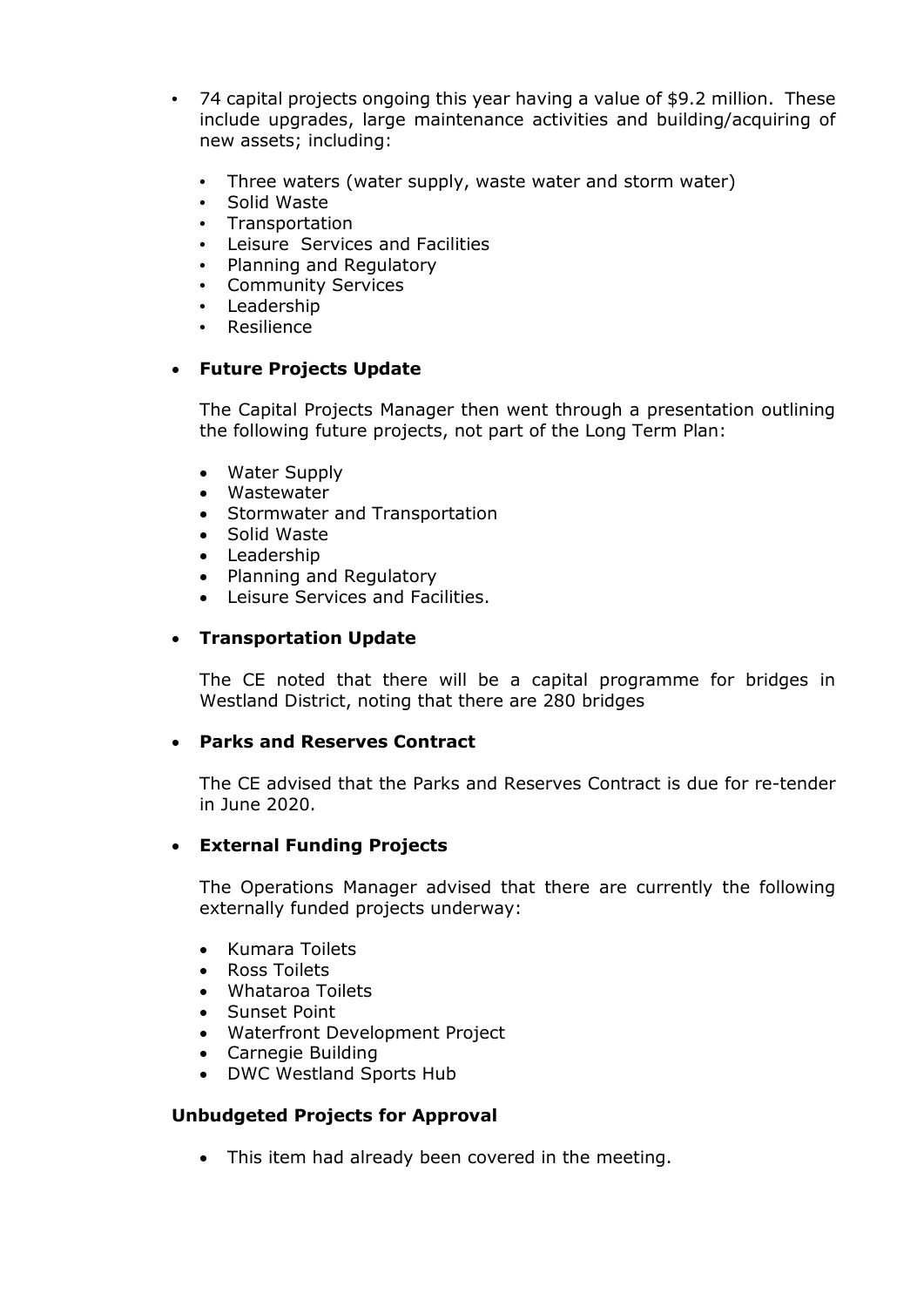#### **Tenders**

- The Group Manager: District Assets was unable to attend the meeting.
- There were no tenders for renewal.

#### **West Coast Wilderness Trail**

- The CE spoke to this item and advised that the purpose of the report is to seek approval from the Committee to establish a West Coast Wilderness Trail Sub-Committee.
- Noted that the Committee will be chaired by a Councillor and then involve representatives of various stakeholder groups including Iwi, Department of Conservation, Trustpower, Grey District Council, West Coast Wilderness Trail Trust, and Destination Westland. Other representatives will be reviewed as part of the development of the Terms of Reference.

A Project Manager will be required which will be funded by enhancements to the Trail.

Cr Davidson had expressed an interest in being the Project Manager for the West Coast Wilderness Trail Trust Sub-Committee.

Moved Deputy Mayor Carruthers, seconded Cr Hart and **Resolved** that:

- A) Council establish the West Coast Wilderness Trail Sub-Committee and a Terms of Reference for that Committee be drafted;
- B) The CE to investigate dissolving the Westland Wilderness Trust, with a report to come back to a future Council meeting.

## **6. KA MATATAPU TE WHAKATAUNGA I TE TŪMATANUI RESOLUTION TO GO INTO PUBLIC EXCLUDED**

(to consider and adopt confidential items)

Moved His Worship the Mayor, seconded Cr Hartshorne and **Resolved** that Council confirm that the public were excluded from the meeting in accordance with Section 48, Local Government Official Information and Meetings Act 1987 at 5.10 pm.

The general subject of the matters to be considered while the public are excluded, the reason for passing this resolution in relation to each matter and the specific grounds under Section 48(1) of the Local Government Official Information and Meetings Act 1987 for the passing of the resolution are as follows: